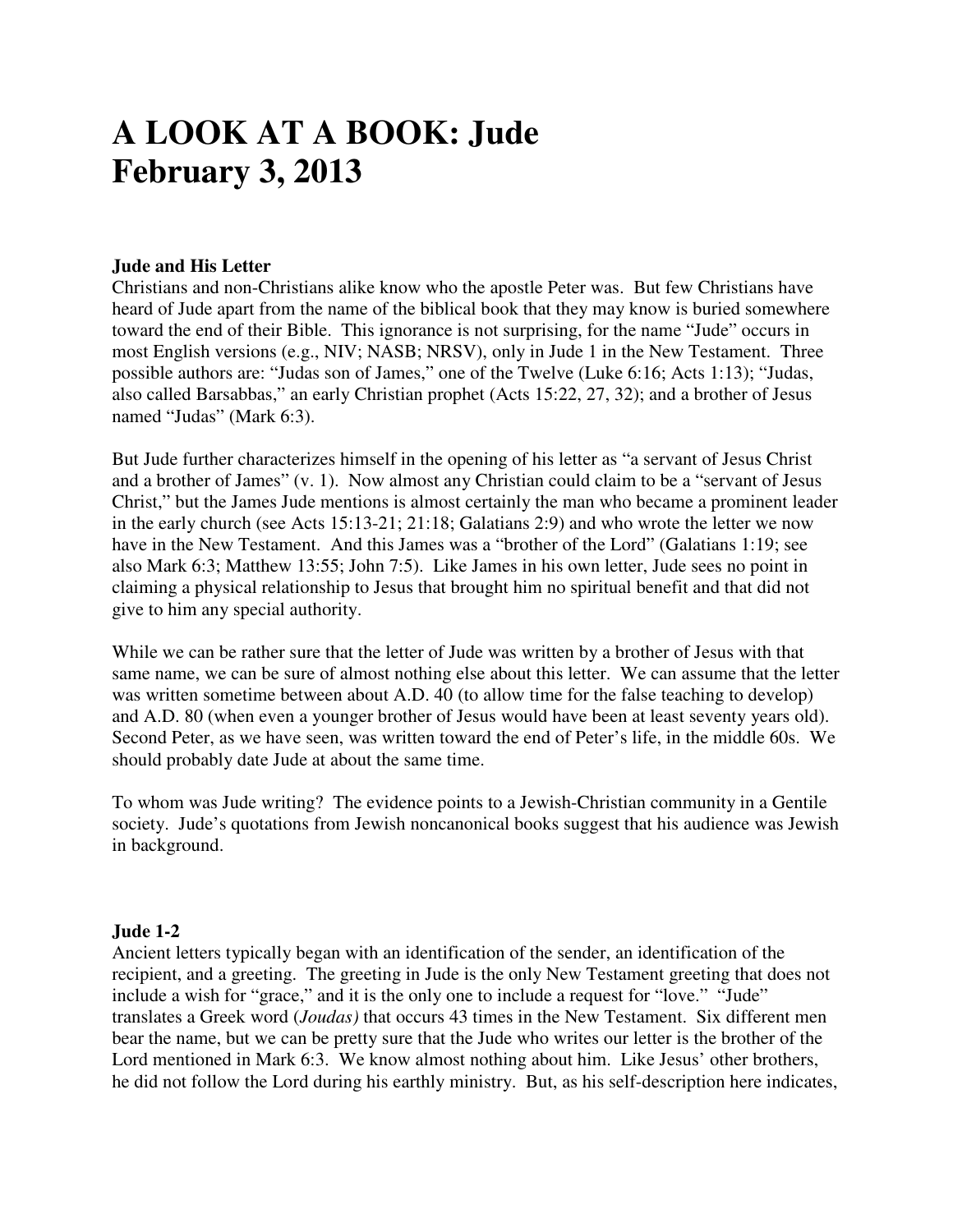that changed, perhaps during the time of Jesus' post-resurrection ministry. Jude is now "a servant of Jesus Christ."

Jude loves to group what he says into "threes." In verse 1 he has described Christians as "called," "loved," and "kept." In verse 2 he prays that his readers may be filled with "mercy," "peace," and "love."

## **Jude 3-4**

Most New Testament letters (especially Paul's) move into a thanksgiving and prayer after the initial salutation and greetings. But Jude skips these points, getting right to the heart of what his letter is about. In these two verses, he explains the occasion and theme of this letter. The occasion is the intrusion into the readers' Christian assemblies of false teachers, impious people living and propagating a heretical form of the faith (v. 4). To meet the needs of this occasion, Jude focuses on a single theme: maintaining the truth of the Christian faith as it has been handed down from Christ and the apostles (v. 3). In verse 4, Jude calls them "godless" (*asebis*) men, a word that becomes almost the keynote of the epistle. We are to imagine Jude preparing to write generally and joyfully about the salvation that he and his readers share together when he learns about a new and serious threat to his readers' faith: the false teachers. Consequently, he discards the letter he was about to write in order to warn his readers of this new threat.

"Faith" describes what Christians believe – such things as Jesus' atoning death and resurrection, the indwelling of the Holy Spirit, salvation by grace through faith, and (especially in Jude's situation) the holy lifestyle that flows from God's grace in Christ. These essentials, Jude claims, are not open to interpretation, for this faith "was once for all entrusted to the saints." But this faith has come under attack, and so Jude's readers need to "contend" for it. "Contend" is a strong word. It refers to the exertions of the athlete.

Why do Jude's readers need to "contend for the faith?" Because (note the "for" at the beginning of v. 4) "certain men…have secretly slipped in among you." "Certain men" has a contemptuous ring; Jude does not bother to name or even to number them. They have "wormed their way in," as the REB puts it. Jesus warned about "wolves in sheep's clothing" (Matthew 7:15) – these false teachers are just such wolves.

Jude leaves us in no doubt about his opinion of these "men." He says four things about them. (1) Their "condemnation was written about long ago." Jude here follows the same pattern Peter used when dealing with the false teachers: to pronounce their condemnation immediately after introducing them (see 2 Peter 2:1-4).

(2) "They are godless men." As noted, "godless" is an important word in Jude (cf. v. 15; also the cognate noun in v. 18). The word connotes a person who is "without religion," who "fails to worship" (see also Romans 4:5; 5:6; 1 Timothy 1:9; 1 Peter 4:18; 2 Peter 2:5-6; 3:7).

(3) They "change the grace of God into a license for immortality." It is a term that connotes especially sins of the flesh: sexual misconduct, drunkenness, gluttony, and so on.

(4) They "deny Jesus Christ our only Sovereign and Lord." Probably Jude is thinking of a practical denial of Christ, of people behaving in a manner contrary to what Jesus the Lord demands of his people.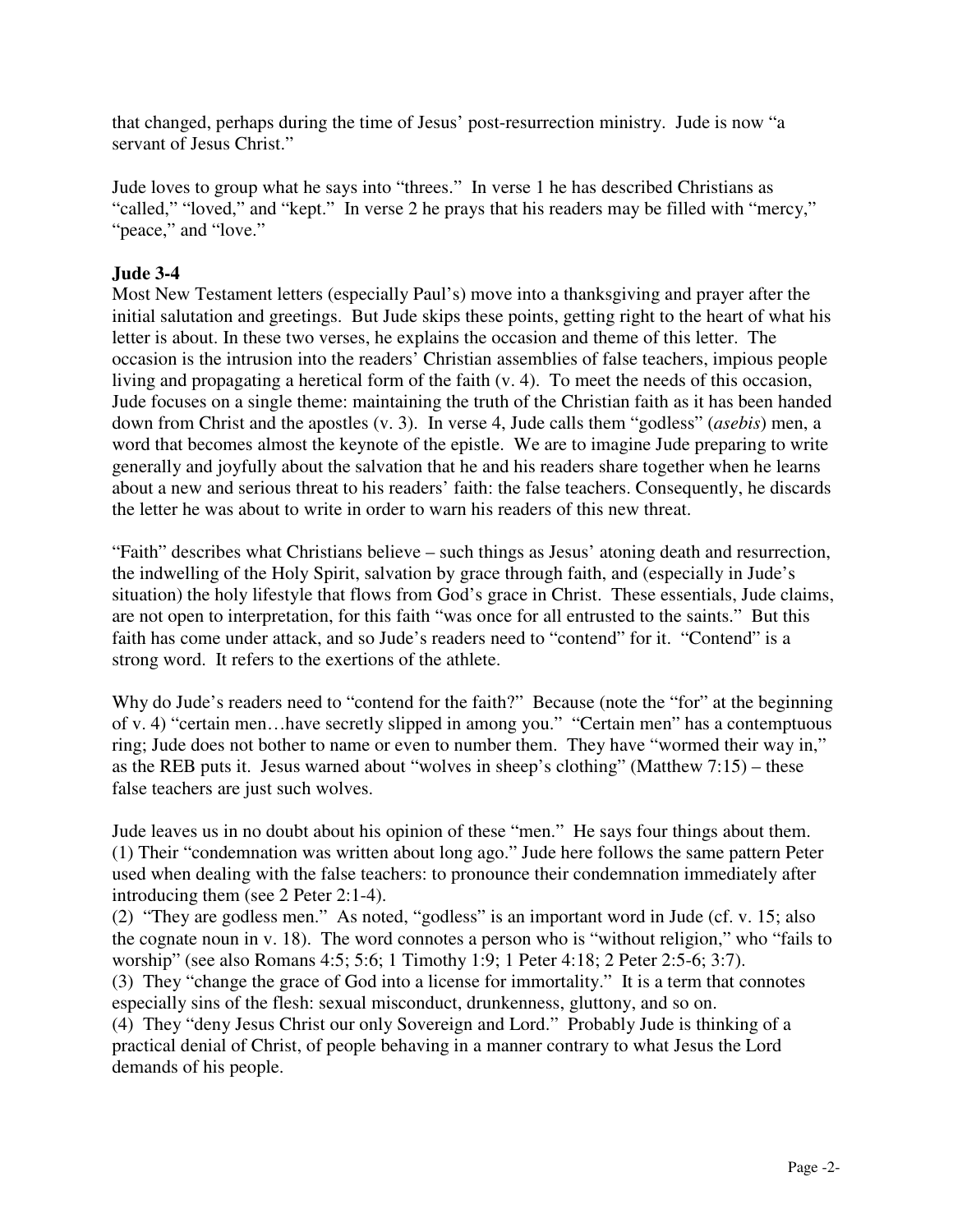#### **Jude 5-10**

Jude's strategy is obvious. By identifying the false teachers with traditional examples of notorious sinners, he moves his readers to reject these infiltrators and, indeed, to regard them with horror.

#### *Three Old Testament Examples of Sin and Judgment (vv. 5-7).*

Ancient writers often made their transition from the opening of a letter to its body with what is called a "disclosure formula." It frequently took the form of, "But I want you to know," or, "But let me remind you."

Jude's first example is the desert generation of Israel. Jude reminds his readers that "the Lord delivered his people out of Egypt." However, as Jude's readers and most Christians know, the people whom God delivered from Egypt never got to experience the delights of the Promised Land. Dismayed at the strength of the people already in the land of Canaan, they failed to trust God to give them victory. God therefore sentenced that entire generation of Israelites (with the exception of Joshua and Caleb) to wander in the desert until they had all died off (see Numbers 14).

Jude's first (the Exodus generation) and third (Sodom and Gomorrah) examples of God's judgment are well known from the Old Testament. But not so his second (v. 6): "angels who did not keep their positions of authority but abandoned their own home." This passage is associated with the enigmatic reference in Genesis 6:1-4 to "sons of God" who came down to earth and cohabited with "the daughters of men." Even now, Jude notes, their punishment has begun. "Darkness" is a common way of describing divine punishment in the ancient world.

Verse 7 introduces the third of Jude's warning examples: Sodom and Gomorrah, along with "the surrounding towns." The striking story of God's judgment of these cities had become almost proverbial; they are mentioned often in Jewish tradition and in the New Testament (see, e.g., Luke 17:26-29).

#### *Applications of the Examples to the False Teachers (vv. 8-10)*

Jude lists three different sins the false teachers are committing. They "dreaming, pollute flesh," "reject authority," and "blaspheme glories."

(1) "Dreaming, they pollute flesh." The verb used here often refers to the visions that prophets receive, as it does in its only other New Testament occurrence: "Your old men will dream dreams" (Acts 2:17, quoting Joel 2:28). Apparently, then, the false teachers based their immoral behavior on revelatory visions that they claimed to have received.

(2) "They reject authority." Calvin and Luther thought that this meant that the false teachers were rejecting human authority, displaying an arrogant disregard for government and for the leaders of the Christian church.

(3) "They blaspheme glories." As the NIV rendering rightly suggests, "glories" here are "celestial beings," in a word, angels. The word "blaspheme" can also be translated "revile," "belittle." It suggests a disparaging attitude and is often applied to speech or behavior that fails to give God or his representative their due. Yet it makes best sense to identify the "glories" in verse 8 with *evil* angels instead of with good angels.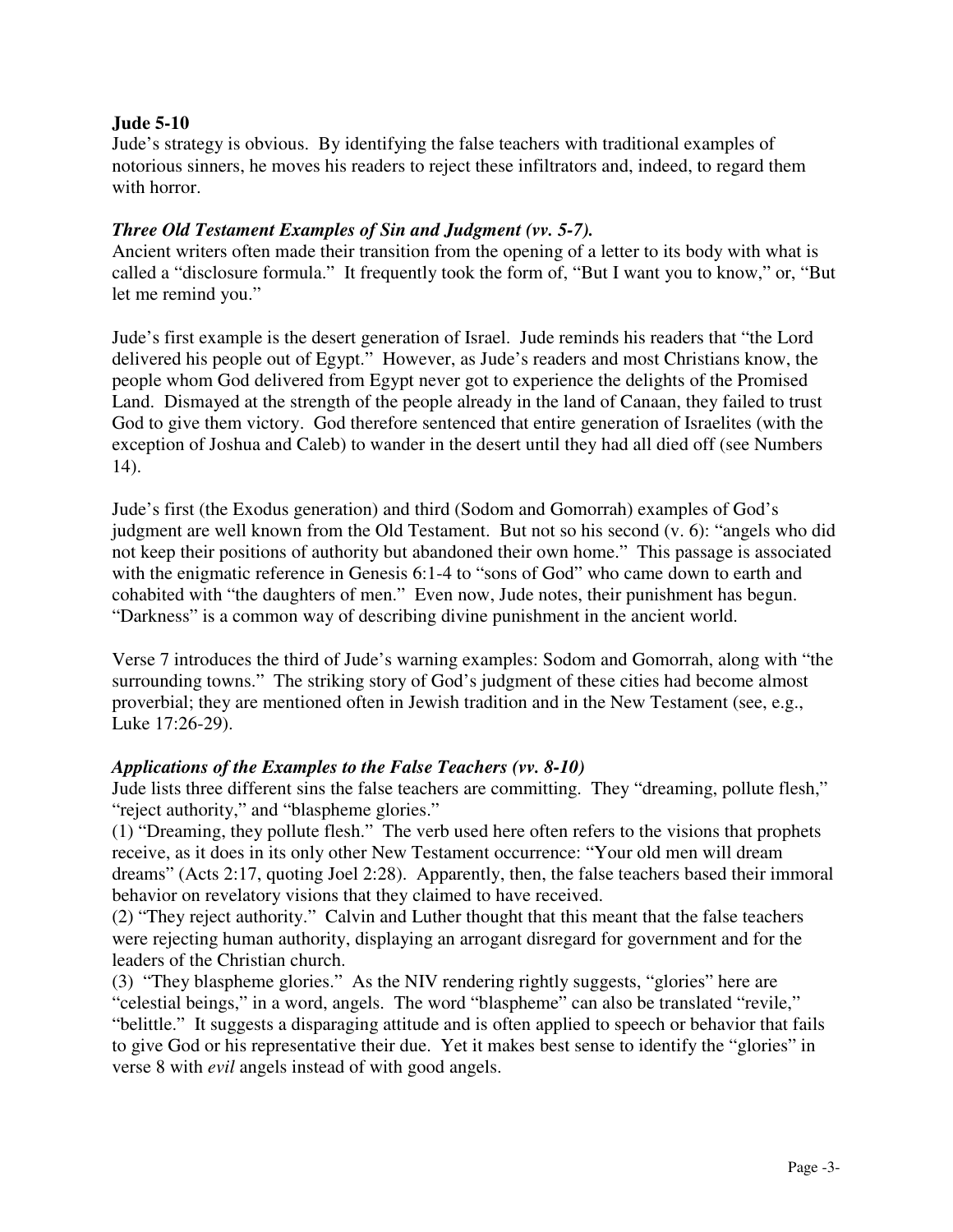Perhaps the experience of the Jewish exorcists in Acts 19:13-16 is something of a parallel: Some Jews who went around driving out evil spirits tried to invoke the name of the Lord Jesus over those who were demon-possessed. They would say, "In the name of Jesus, whom Paul preached, I command you to come out." … One day the evil spirit answered them, "Jesus, I know, and I know about Paul, but who are you?" Then the man who had the evil spirit jumped on them and overpowered them all. He gave them such a beating that they ran out of the house naked and bleeding.

I am not suggesting that Jude's false teachers were trying to exorcise demons on their own. But they may have been guilty in a general way of the mistake made by these Jewish exorcists: dismissing the power of influence of evil angels without the authority of Jesus to back it up.

Verse 9 is a notoriously difficult verse. We face two problems: the source for the story Jude refers to, and the application of the story to the false teachers.

(1) The word "archangel," used only one other time in the New Testament (1 Thessalonians 4;16), refers to the highest rank of angel, as Jews developed these ranks in the intertestamental period. We do not find anywhere in the Old Testament or in extant Jewish literature the story that Jude refers to here. However, several early Christian fathers tell us about a book that they were familiar with that contained the story. It is variously called *The Assumption of Moses* or *The Testament of Moses.* 

(2) More important for our immediate purposes is the significance of the story for Jude. According to most English translations (including the NIV), the main point is that Michael, archangel though he was, "did not dare to bring a slanderous accusation against him [Satan]." Presumably Jude's point is that the false teachers are so presumptuous as to do what even Michael, the archangel, refused to do: rebuke, without the Lord's authority and backing, Satan or his associates. For Michael did not himself rebuke Satan; he called on the Lord to do so. The false teachers, however, disparage evil angels on their own authority.

## **Jude 11-13**

Jude launches one more attack against the false teachers. Like the first one, this one also begins with three examples of notorious Old Testament sinners (v. 11). The second part of the paragraph (vv. 12-13) also follows the pattern Jude has established in that, with the word "these," he focuses attention directly on the false teachers, characterizing them in six brief and very negative descriptions.

#### **Three Old Testament Examples (v. 11)**

Jude's three Old Testament examples serve to back up his "woe" pronouncement on the false teachers. This word was used especially by the prophets in the Old Testament to announce the pain and distress people would experience as a result of God's judgment on them. Cain, Balaam, and Korah are the three examples.

Jude's first example is Cain, who murdered his brother out of envy. He may be suggesting that as Cain murdered Abel, so the false teachers "murder" the souls of people. In Jewish tradition, however, Cain became a classic example of an ungodly skeptic.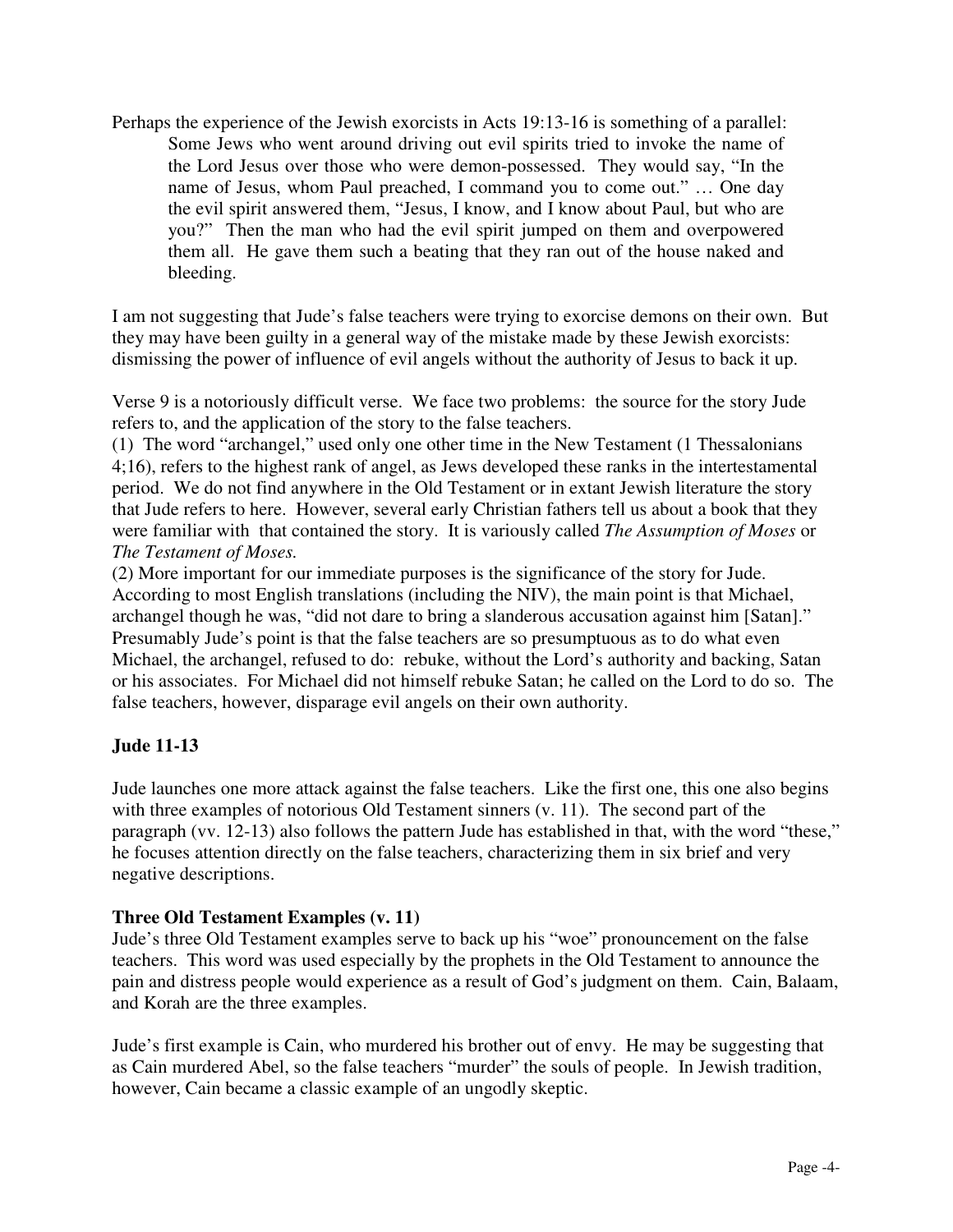Balaam, the second character in Jude's list, is known in the Bible especially for his greed, an emphasis Jude picks up also by claiming that the false teachers follow the way of Balaam out of a desire for "reward" or "gain." According to the story in Numbers 22-24, Balak, king of Moab, desperate to halt a threatened Israelite invasion, tries to hire Balaam to course Israel. We know of many traveling teachers in the ancient world who taught people whatever it would pay them to teach; these false teachers may have been doing the same.

Korah's story is told in Numbers 16:1-35. He "became insolent and rose up against Moses" (vv. 1-2), leading 250 other prominent Israelites in rebellion against Moses' leadership. In response, God caused the earth to open up and swallow Korah, his followers, and their households. As early as the time of Moses, Korah had become "a warning sign" to those who might be tempted to rebel against the Lord and his appointed leaders (cf. Numbers 26:9-10). Jude almost certainly cites Korah last (out of canonical order) because of the sudden and spectacular judgment that he and his followers experienced. Such is the fate of the false teachers also, who will be "destroyed" on the Day of the Lord.

## **Application of the Examples to the False Teachers (vv. 12-13)**

Verses 12-13 contain six brief descriptions of these false teachers.

(1) *"These men are blemishes at your love feasts, eating with you without the slightest qualm."* The NIV "blemishes" is a controversial translation (cf. also NRSV; TEV); the word also means "(hidden) reef" (cf. 2 Peter 2:13; cf. NASB). Jude is suggesting that the false teachers, like a hidden reef that rips the bottom out of a boat, lie in wait to bring destruction on the faithful. The NJB captures the metaphorical significance very well: "They are a dangerous hazard at your community meals." "Community meals" usually included both the celebration of the Lord's Supper and the eating of a regular meal together. The false teachers, Jude implies, continued to participate in these regular community meals without any hesitation. By doing so they posed a real danger to other believer who might be emboldened by their example to think that one could remain a Christian while following such a libertine lifestyle.

(2) *"Shepherds who feed only themselves."* The shepherd is the epitome of a person who selflessly watches out for others. It was therefore a natural term to apply both to the Lord (e.g., Psalm 23; cf. John 10:1-18) and to the leaders of the people of God in the Old Testament (e.g., 2 Samuel 5:2) and in the New (Acts 20:28; 1 Peter 5:2). But the false teachers were abandoning their natural responsibility to care for others, thinking only of themselves. Jude is likely alluding to Ezekiel 34:2: "Son of Man, prophesy against the shepherds of Israel; prophesy and say to them: 'This is what the Sovereign Lord says: Woe to the shepherds of Israel who only take care of themselves! Should not shepherds take care of the flock?'" This reference to shepherds may, of course, imply that the false teachers were leaders in the church.

(3) *"They are clouds without rain, blown along by the wind."* Jude's last four descriptions of the false teachers are all drawn from the natural world – and, whether intentionally or not, from each of the four regions of the earth, according to the ancients: the air (clouds), the earth (trees), the sea (waves), and the heavens (planets). "Clouds without rain" is a natural metaphor for those who do not deliver what they promise (cf. Proverbs 25:14: "Like clouds and wind without rain is a man who boasts of gifts he does not give").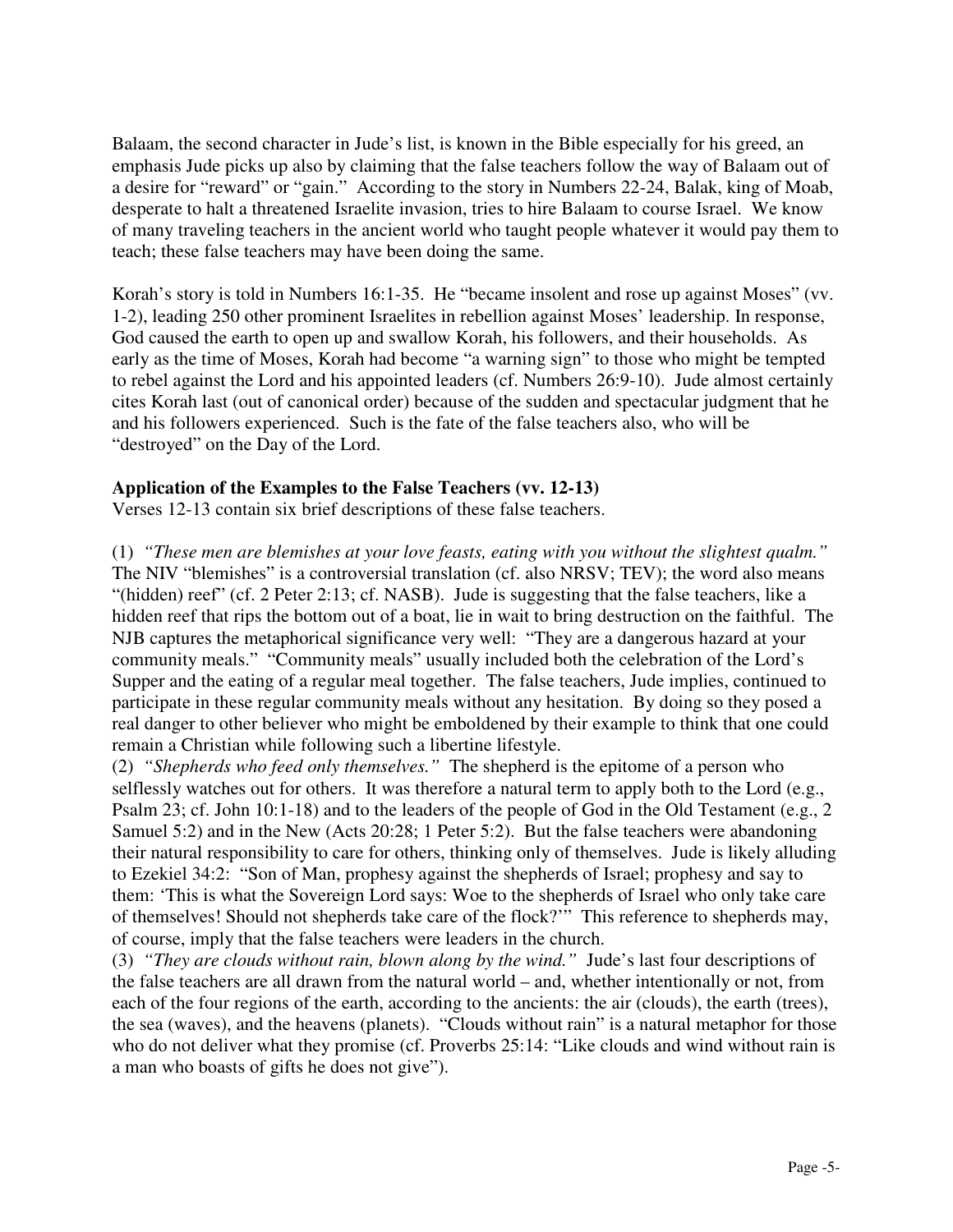(4) *"Autumn trees, without fruit and uprooted – twice dead."* A tree that is still without fruit in the autumn has not fulfilled its purpose in being. And so "autumn trees" conveys a point similar to "waterless clouds." Jude refers to the false teachers' eventual judgment. The New Testament calls eschatological judgment "the second death" (Revelation 2:11; 20:6, 14; 21:8). So these false teachers, Jude may be alleging, will not only die physically; they will also die spiritually and eternally.

(5) *"They are wild waves of the sea, foaming up their shame"* (v. 13a). Jude here is probably dependent on Isaiah 57:20: "But the wicked are like the tossing sea, which cannot rest, whose waves cast up mire and mud." The word "shame" in the Greek is plural; Jude is thinking of the "shameful deeds" committed by the false teachers.

(6) *"Wandering stars, for whom the blackest darkness has been reserved forever"* (v. 13b). Ancient people believed that the heavens should display order and regularity. They therefore had difficulty in accounting for the planets, which seemed to "wander" across the night sky in no discernible pattern. Jude has again stressed the instability of these people.

## **Jude 14-25**

Jude caps his denunciation of the false teachers with a prophecy. Enoch is a biblical figure, but no Old Testament book contains the prophecy quoted here – or, for that matter, any prophecy of Enoch. But we do find almost these exact words in the Jewish intertestamental book, *1 Enoch.* His apparently authoritative use of a book that is not part of the canon raises some obvious questions. We can understand why Jude chooses to quote this particular prophecy, for it reinforces the two key points that he has made about the false teachers. (1) They are "godless" (or "ungodly," v. 4; cf. also v. 18). This word occurs three times in the prophecy (cf. v. 15) and may have been what drew Jude's attention to it in the first place. (2) The false teachers will suffer the Lord's condemnation. Enoch's prophecy, of course, foretells the coming of the Lord as judge.

Enoch was an early descendant of Adam through the line of Adam's son Seth. He appears in the Old Testament only in genealogical lists (Genesis 5:18-24; 1 Chronicles 1:3), but he stands out because of the comment made about him: "Enoch walked with God; then he was no more, because God took him away" (Genesis 5:24). This verse apparently means that Enoch did not die, but, like Elijah (2 Kings 2:1-13), was transported directly to heaven; this supposition is confirmed by Hebrews 11:5, which reads, "By faith Enoch was taken from this life, so that he did not experience death; he could not be found, because God had taken him away."

The combination of this extraordinary commendation from God and the almost complete silence of Scripture about him made Enoch a fascinating character to the Jews. We therefore find a number of legends about him in the intertestamental literature; at least two books of apocalyptic visions, written during this period, are attributed to him. It is one of these books, *1 Enoch*, that Jude quotes from. This book was popular in Jude's day, and both he (cf. v. 6) and Peter (1 Peter 3:19-20; 2 Peter 2:4) allude to it. Enoch was considered to be "the seventh from Adam"; the genealogical list goes Adam, Seth, Enosh, Kenan, Mahalalel, Jared, Enoch (Genesis 5:1-24). Both the author of *1 Enoch* and Jude probably name Enoch the "seventh" because that number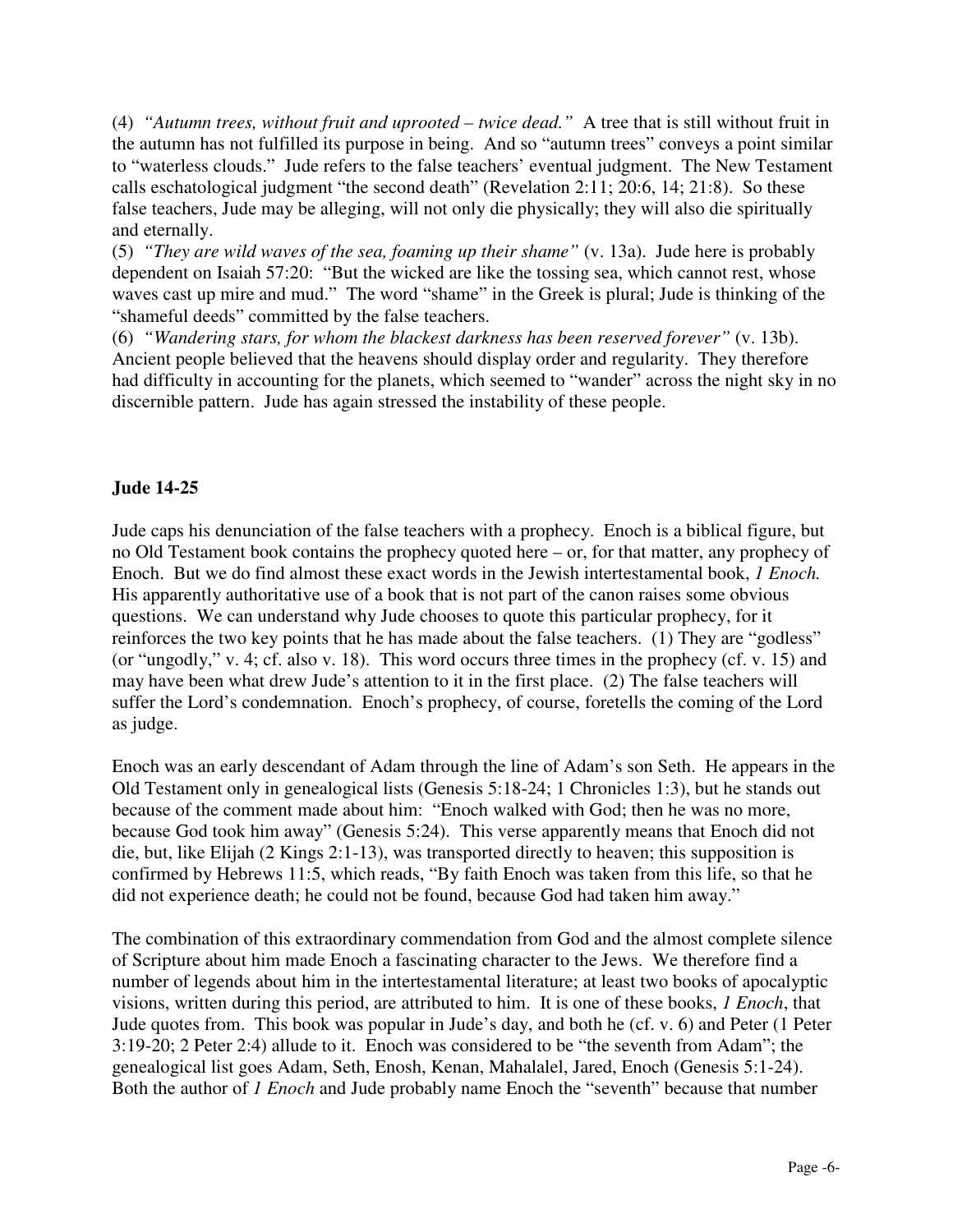symbolized perfection. Like other New Testament writers, Jude assumes that the prophecies find their fulfillment in Christ and the church he founded.

The subject of Enoch's prophecy is a common theme in Jewish apocalyptic writers: the coming of God to judge the wicked. The text Jude quotes is *1 Enoch* 1:9. In one of the latest translations of this book into English, it reads:

Behold, he will arrive with ten million of the holy ones in order to execute judgment upon all. He will destroy the wicked ones and censure all flesh on account of everything that they have done, that which the sinners and the wicked ones committed against him.

Both the Old Testament (e.g., Daniel 7:10) and the New claim that Jesus will be accompanied at his Parousia by huge numbers of angels (cf. Matthew 25:31).

The false teachers are "grumblers and faultfinders." Who are they grumbling against and finding fault with? Church leaders, some say. But the biblical background of the term "grumbler" suggests that these false teachers are directing their complaints against God himself. The word used here often occurs in Old Testament passages that depict Israelites "grumbling" against God for bringing the people out of Egypt into the inhospitable desert (see, e.g., Exodus 16:7-12; 18:3; Numbers 14:27-29; 17:5, 10).

Jude's second description of the false teachers in verse 16 picks up the reference to their "ungodly acts" from the Enoch prophecy: "They follow their own evil desires." These evil desires probably encompass both the false teachers' sexual lust and greed (see vv. 8, 10-11). According to the NIV, Jude's third accusation against the false teachers here is that "they boast about themselves."

Jude's final criticism returns to the issue of the false teachers' greed, which he has briefly alluded to in verse 11. He employs here a biblical idiom that denotes partiality or favoritism.

*1 Enoch* has never been given official canonical status by any religious body. It has never been in the Jewish canon, nor in the Apocrypha (those books accepted by the Roman Catholic church but rejected by Protestants). But doesn't Jude's use of *1 Enoch* create, then, a problems for our belief that God has inspired only those books contained between the two covers of our Bibles and that only these books are to be used as an authoritative source of doctrine?

Several church fathers considered *1 Enoch* to be an inspired book based on the reference here in Jude. Others took the opposite tack: Because Jude quoted a noncanonical book, Jude did not belong in the canon. Augustine thought that Jude's reference showed that *1 Enoch* was inspired at some points, but he argued that this did not mean that the entire book was inspired. It is crucial to note that Jude does not refer to *1 Enoch* as Scripture; that is, the critical word "Scripture" is not used here.

In verse 17-23 Jude shows that he is now resuming the topic of the beginning of the letter: the way Christians should respond to false teaching. Specifically, Jude tells the believers to do three things. (1) They are to remember that the apostles themselves had predicted the kind of false